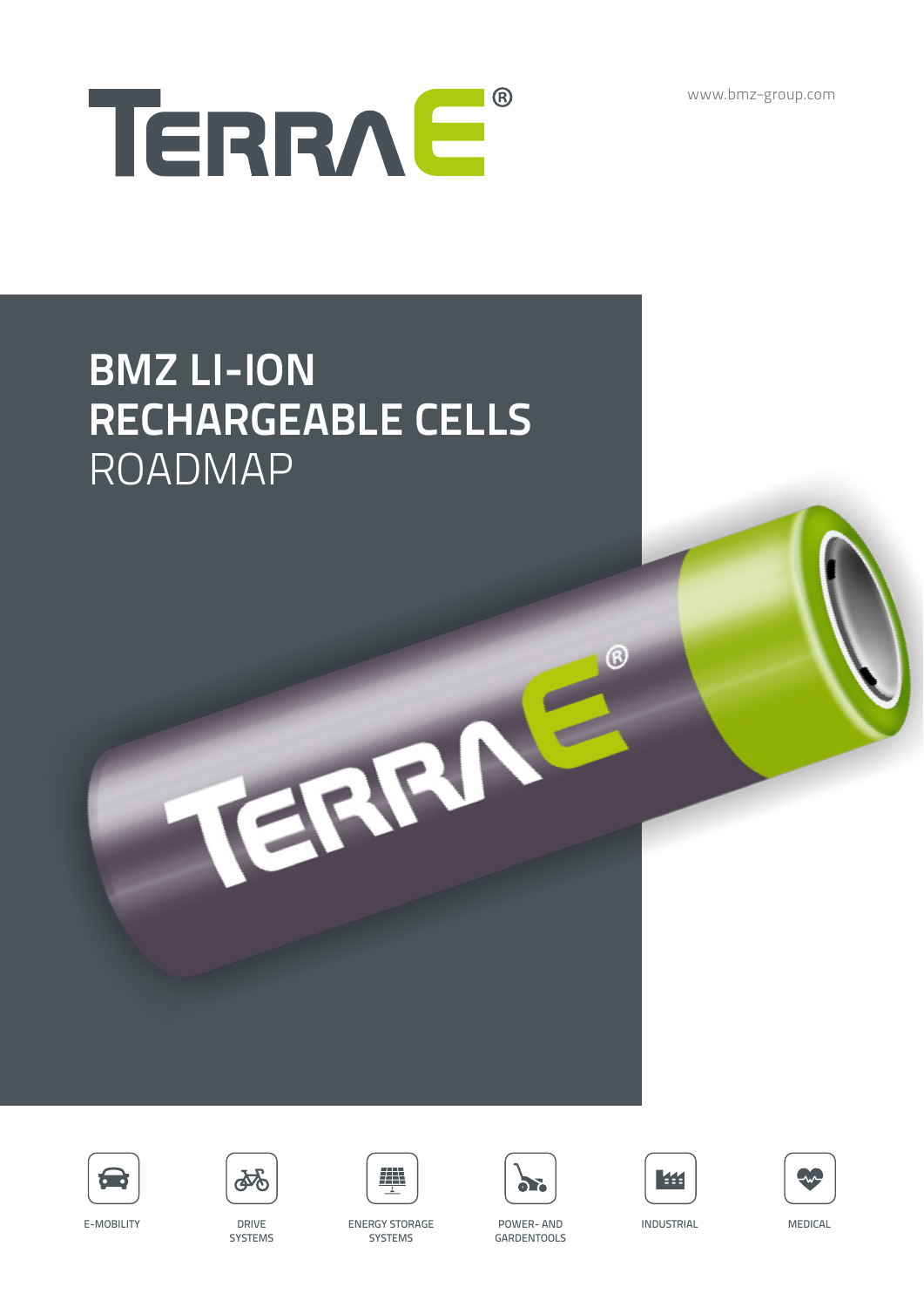## **SAFETY IN SUPPLY**

- **AVAILABILITY**
- **ONE-STOP SHOP**
- **CUSTOMIZED**
- **HIGH QUALITY**
- **MORE POWER**
- **HIGH ENERGY**

### **NEW CELL TECHNOLOGY FOR HIGHEST POWER**



# **MORE CAPACITY**

### **HIGH POWER**

# P&GT / AGV / Home appiliance

|                                             |        | <b>TERRAL</b><br>INR21700 40P<br><b>COMING SOON</b> |
|---------------------------------------------|--------|-----------------------------------------------------|
| TERRAL<br>INR1865032P<br><b>COMING SOON</b> |        |                                                     |
|                                             |        |                                                     |
|                                             |        |                                                     |
|                                             |        |                                                     |
|                                             |        |                                                     |
| arge Current                                | 30-40A | <40A<br>п                                           |

# TERRAE® **BMZ CELLS** HIGH POWER, HIGH ENERGY AND HIGH PERFORMANCE

**BMZ PRODUCES ON OWN LINES BY DIFFERENT SUPPLIERS. THIS ALLOWS BMZ TO GUARANTEE SECURITY OF SUPPLY AND HIGHEST QUALITY.**

# TERRAE® **BMZ CELLS** BEST CHOICE IN LI-ION TECHNOLOGY FOR THE COMING EVOLUTION

BMZ supplies cells in the types 18650 and 21700. Through cooperation with the world's leading cell manufacturers, the BMZ Group sets standards for quality. BMZ cells stand for the latest cell technology.

Lithium-ion technology has higher energy density and specific energy compared to other battery systems available today.



|--|

















# **ADVANTAGES** OF NEW CELL GENERATION

| <b>BMZ CELL</b>      | <b>Discharge current A</b> | <b>Capacity Ah</b> | <b>Status</b>      |
|----------------------|----------------------------|--------------------|--------------------|
| <b>INR 14500 7P</b>  | 1,4                        | 0,75               | <b>AVAILABLE</b>   |
| <b>IFR 14500 6P</b>  | 1,65                       | 0,55               | <b>AVAILABLE</b>   |
| <b>IFR 18650 11P</b> | 11                         | 1,1                | <b>AVAILABLE</b>   |
| <b>INR 18650 22E</b> | 15                         | 2,2                | <b>AVAILABLE</b>   |
| <b>INR 18650 20P</b> | 30                         | $\overline{2}$     | <b>AVAILABLE</b>   |
| <b>INR 18650 25P</b> | 30                         | 2,5                | <b>AVAILABLE</b>   |
| <b>INR 18650 30E</b> | 6                          | 3                  | <b>AVAILABLE</b>   |
| <b>INR 18650 35E</b> | 10                         | 3,3                | <b>AVAILABLE</b>   |
| <b>INR 18650 32P</b> | 30                         | 3,1                | <b>COMING SOON</b> |
| <b>INR21700 40P</b>  | 35                         | 4                  | <b>COMING SOON</b> |
| <b>INR 21700 50E</b> | 15                         | 5                  | <b>AVAILABLE</b>   |
| <b>INR 21700 58E</b> | 15                         | 5,7                | <b>COMING SOON</b> |
| <b>IFR 21700 30E</b> | $\overline{9}$             | 3                  | <b>COMING SOON</b> |

E-MOBILITY DRIVE

SYSTEMS